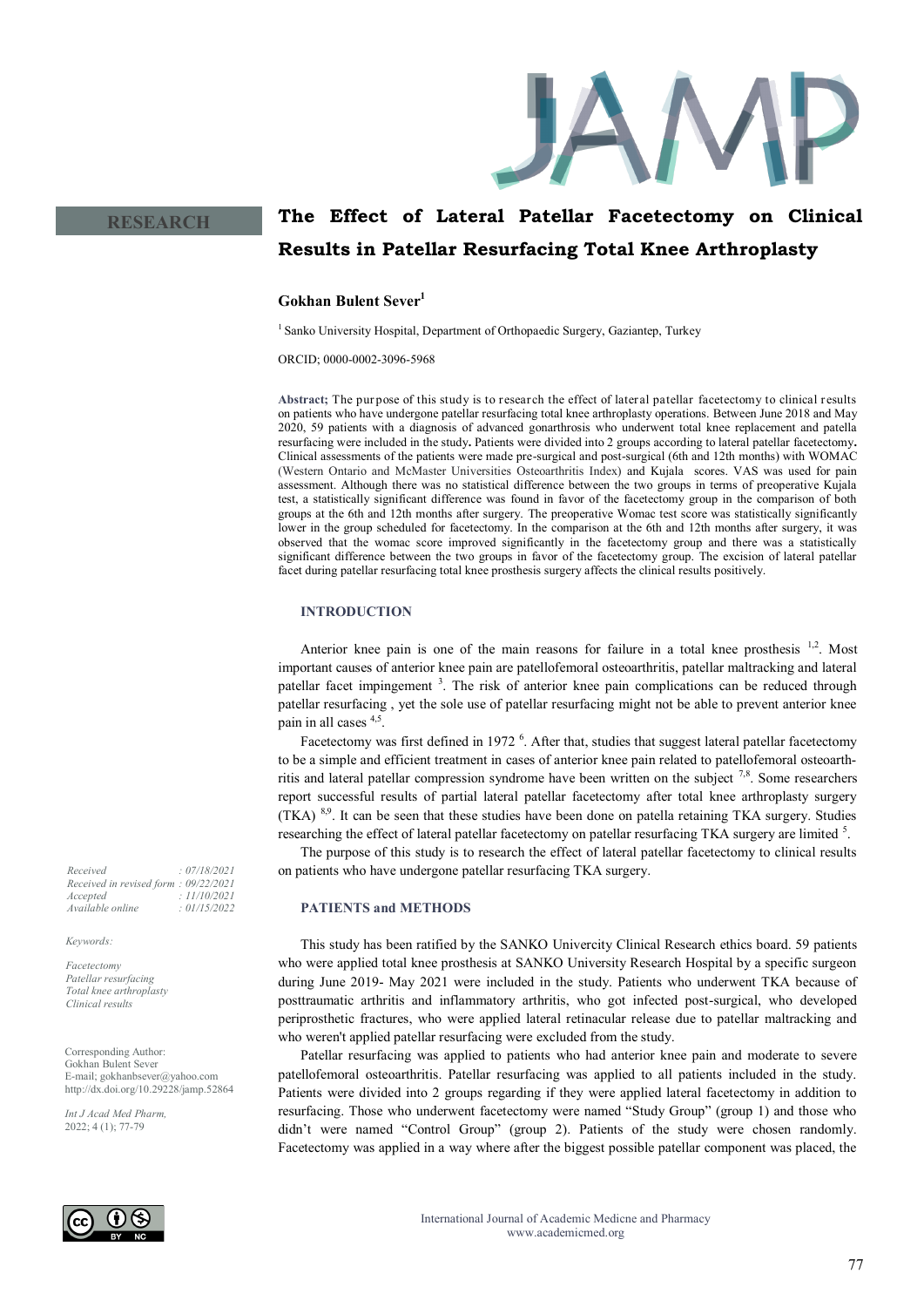control group, no processes were applied to the lateral facet, facet during a secondary resurfacing surgery. The patient had a facetectomy. Afterwards, when the patient's complaints ended, this research was made on the idea that applying a facetectomy in addition to resurfacing would ease anterior knee pain.



**Figure1.** View of the planned facetectomy area during surgery.



**Figure 2.** View of the resurfaced patella after lateral patellar facetectomy

All patients were subject to posterior substituting Strycer TKA. Longitudinal skin incision was used with all patients, and the capsule medial parapatellar was opened. Bone incisions were made according to the producer firm's guides. Extramedullary incision guide was used in tibial incisions. Patella were everted before patellar incision while the knee was fully extended. Denervation with cotery and soft tissue debridement were performed around the patella. After the osteophytes were cleaned, patella was clamped both from the superior and inferior.

lateral facet length would be 5 mm (Figure1,2). Meanwhile in the Patellar thickness was measured using flat-tipped calipers. Using the non-regarding the lateral facet length. A patient who had anterior knee to the coronal plane. After the incision, patellar size measurements pain when our clinic didn't perform facetectomies and didn't undergo were done with the installation of medial component guides. 3 pag patellar resurfacing was noticed to have an unnaturally wide lateral holes were drilled for the components' placement. Trial patellar guide, patellar incisions with an average deepness of 10 mm, parallel components were placed and the width of the facet was measured with a sterile disposable ruler. Facets that were wider than 5 mm were cut to 5mm lateral patellar bone width with the help of a fine-tipped saw and a rasp. The facetectomy was practiced in concordance to the patella contour. The patellar component was placed with the help of cement, along with other components. Clinical assessments of the patients were made pre-surgical and post-surgical (6th and 12th months) with WOMAC and Kujala scores <sup>10</sup>. VAS was used for pain assessment.

## **RESULTS**

In total, 59 patients were included in the study. 11 (18.6%) out of the patients were male while 48 (81.4%) were female. Patients' ages were averaging at  $67 \pm 7.5$  (Range 49-86). 30 (50.8%) of the 59 cases were on the left side, while 29 (49.2%) were on the right. 36 (61%) of the patients underwent facetectomy. No differences in terms of sex was spotted between the groups which underwent facetectomy (group 1) and didn't (group 2) (*P*=0,379)

When the patients were assessed in these two groups, no significant preoperative differences were noticed in VAS scores on the 6th and 12th months. (*P*=0,379-0,957)

There were however significant differences between the two groups in terms of age (*P*=0,021). Patients who underwent facetectomy had an average age of  $67.7 \pm 7.9$  (range 49-86) while those who didn't had an average age of  $65.9 \pm 6.9$  (range 54-82). BMI didn't show equal distribution, therefore the differences in BMI between the two groups were assessed through Mann-Whitney U test. No significant difference was spotted (*P*=0,215).

Since pre op womac distributed equally, the differences in preop womac between the two groups were assessed through Student t test. There was a significant difference between the groups (*P*=0,014). The results were  $33.3 \pm 9.4$  for group 1 and  $39.6 \pm 8.8$  for group 2.

Since 6th month womac values showed homogenous distribution, the differences in 6th month womac values between the two groups were assessed through Student t test. There was a significant difference between the groups ( $P \le 0.001$ ). The results were 82.4  $\pm$ 9.2 for group 1 and  $72.4 \pm 10.9$  for group 2.

12th month womac values didn't show equal distribution, therefore the difference between the two groups was assessed through Mann-Whitney U test. There was a significant difference between the groups ( $P<0,001$ ). The results were  $92.8 \pm 9.1$  for group 1 and 86.4  $\pm 10.7$  for group 2.

Since preop kujala distributed equally, the differences in preop kujala between the two groups were assessed through Student t test . There was no significant difference between the groups (*P*=0,175). The results were  $35.1 \pm 8.3$  for group 1 and  $32.3 \pm 6.6$  for group 2.

6th month kujala values showed homogenous distribution, therefore the differences in 6th month kujala values between the two groups were assessed through Student t test. There was significant difference between the groups (*P*=0,009). The results were 76.4 for group 1 and 66.9 for group 2.

12th month kujala values didn't show equal distribution, therefore the difference between the two groups was assessed through Mann-Whitney U test. There was significant difference between the groups (*P*=0,009). The results were 89.5 for group 1 and 84.6 for group 2.

Preop, 6th month and 12th month Womac values of the groups